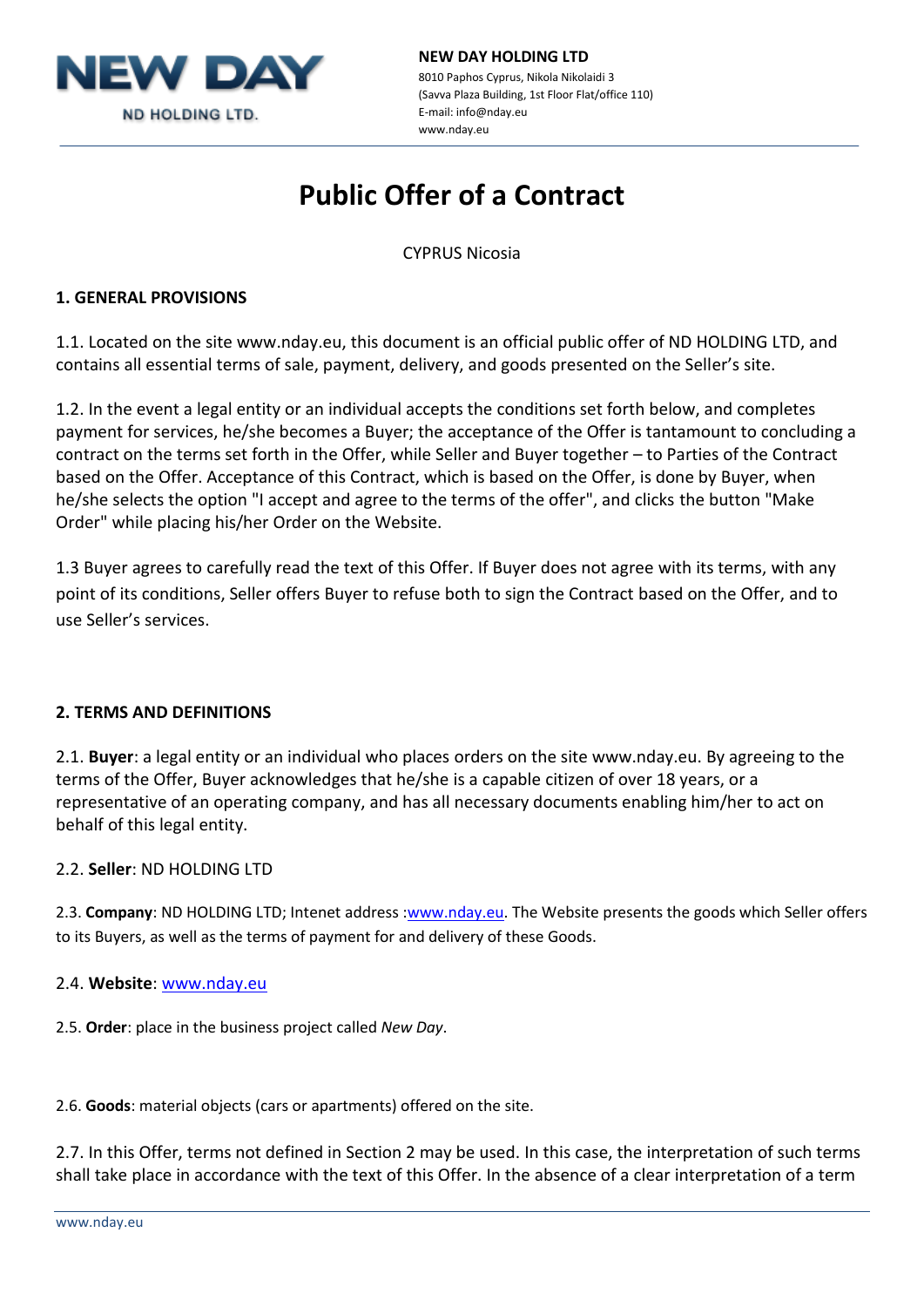

in the text of the Offer, such interpretation should be guided by the meaning of the term on the Seller's Website www.nday.eu in the first place, or in the Internet in the second.

### **3. SUBJECT OF THE OFFER**

3.1. The subject of the present Offer of a Contract is selling goods presented on Seller's Website to Buyer through multi-level sales, based on Buyer's orders.

#### **4. INFORMATION ON GOODS**

4.1. Goods presented on Seller's Website are socially important goods – apartments and cars. Learning information about them is possible either on Seller's Website or on those of car dealers.

4.2. Certificates for sale for all Goods presented on Seller's Website are acquired.

# **5. PROCEDURE TO ACQUIRE GOODS**

5.1. Buyer shall go through the registration procedure on the Seller's Website [www.nday.eu,](http://www.nday.eu/) which requires mandatory proof of acquaintance with the terms of this Offer of a Contract. Buyer is responsible for the accuracy of the information provided for registration and order placement. Otherwise, Seller does not bear responsibility for the timely payment and delivery of goods.

5.2. Registered Buyer has the right to place an order for any Goods presented on Seller's Website.

5.3. Orders are accepted by Seller through a system where orders are placed on order tiers, which is integrated into the Seller's Website.

#### **6. PROCESSING AND STORAGE OF PERSONAL INFORMATION**

6.1. When registering, Buyer shall provide following information about himself/herself: name, first name, sex, date of birth, place (city, municipality) of residence, passport number, email address, phone number and password to access the site. For correct order processing, purchasing, and customer delivery, Buyer shall provide a valid address.

6.2. Seller is not responsible for the accuracy and content of information provided by Buyer.

6.3. All information received by Seller from Buyer is confidential, and can not be transferred to third parties without Buyer's permission except as described in Section 6.4. and 6.6. in this Offer of a Contract.

6.4. Buyer agrees that Seller processes his/her personal data (including transfer to third parties), which were transferred to Seller to enable him/her to fulfil obligations to execute this Contract for Buyer, as well as to promote new products and services.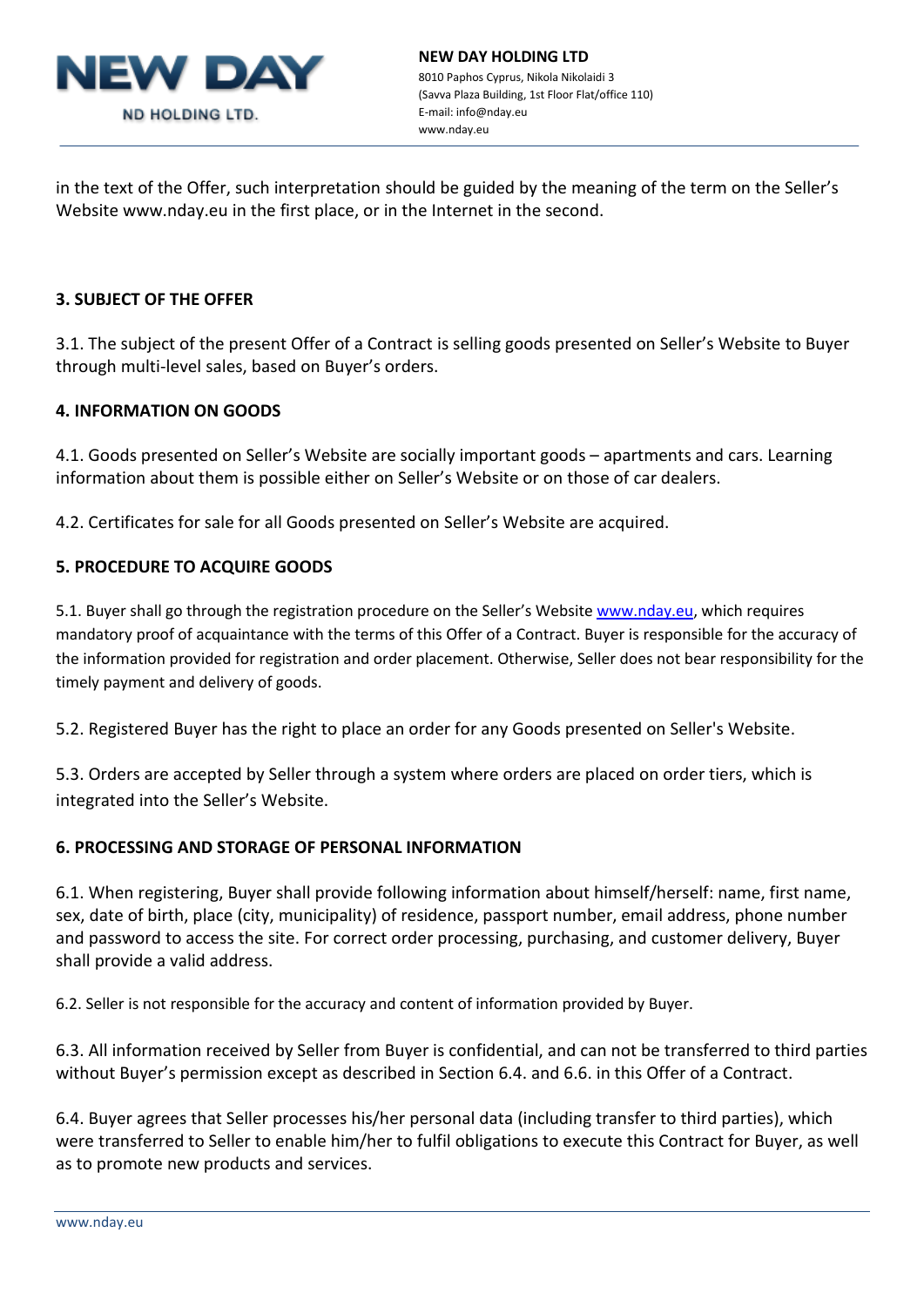

6.6. Seller has the right to send advertising materials or newsletters to Buyer. Buyer has the right to refuse receiving advertising materials and newsletters; he/she may express this refusal by sending a request hereof via a feedback form on this Website or by changing settings in the personal section of the Website.

# **7. PRICE OF GOODS AND PAYMENT TERMS**

7.1. Payment for Buyer's orders shall happen in euro by transferring money to the Seller's account or by other payment methods indicated on the Website (payment by coupons, bank wires, and payment by credit card).

7.2. Seller reserves the right to change prices unilaterally. The price of goods already ordered by Buyer shall not be subject to change.

#### **8. LIABILITIES OF THE PARTIES**

8.1. For failure or improper performance of obligations under this Contract, Parties shall bear responsibility in accordance with applicable law.

8.2. Under the Offer of a Contract, Seller under no circumstances shall be liable for:

a) any action and / or inaction which derives directly or indirectly from any action / inaction of any third party;

b) any indirect loss and / or lost profits of Buyer and / or third parties, regardless of whether he/she could foresee the possibility of such damages;

c) the use (the inability to use) or whatever consequences of the use (the inability to use) of the payment form for goods which Buyer has chosen under the Offer for Contract.

8.3. The aggregate liability of Seller under the Offer for Contract, deriving from any claim or claims in respect to the Contract or its execution, constitutes the amount limited to the amount paid by Buyer to Seller under the Contract.

8.4. Without prejudice to the above, Seller shall be exempt from liability for breach of the Offer for Contract, if such breach is caused by force majeure (force majeure), including: the actions of public authorities, fire, flood, earthquake and other natural disasters, lack of electricity and / or failures of computer networks, strikes, civil commotion, riots, any other circumstances, without limitation to those listed above, that may affect the performance of the Offer for Contract by the Seller.

8.5. All disputes shall be resolved through negotiations between Parties. If disputes can not be settled by negotiation, they shall be submitted to the Arbitration Court of Nicosia, Cyprus.